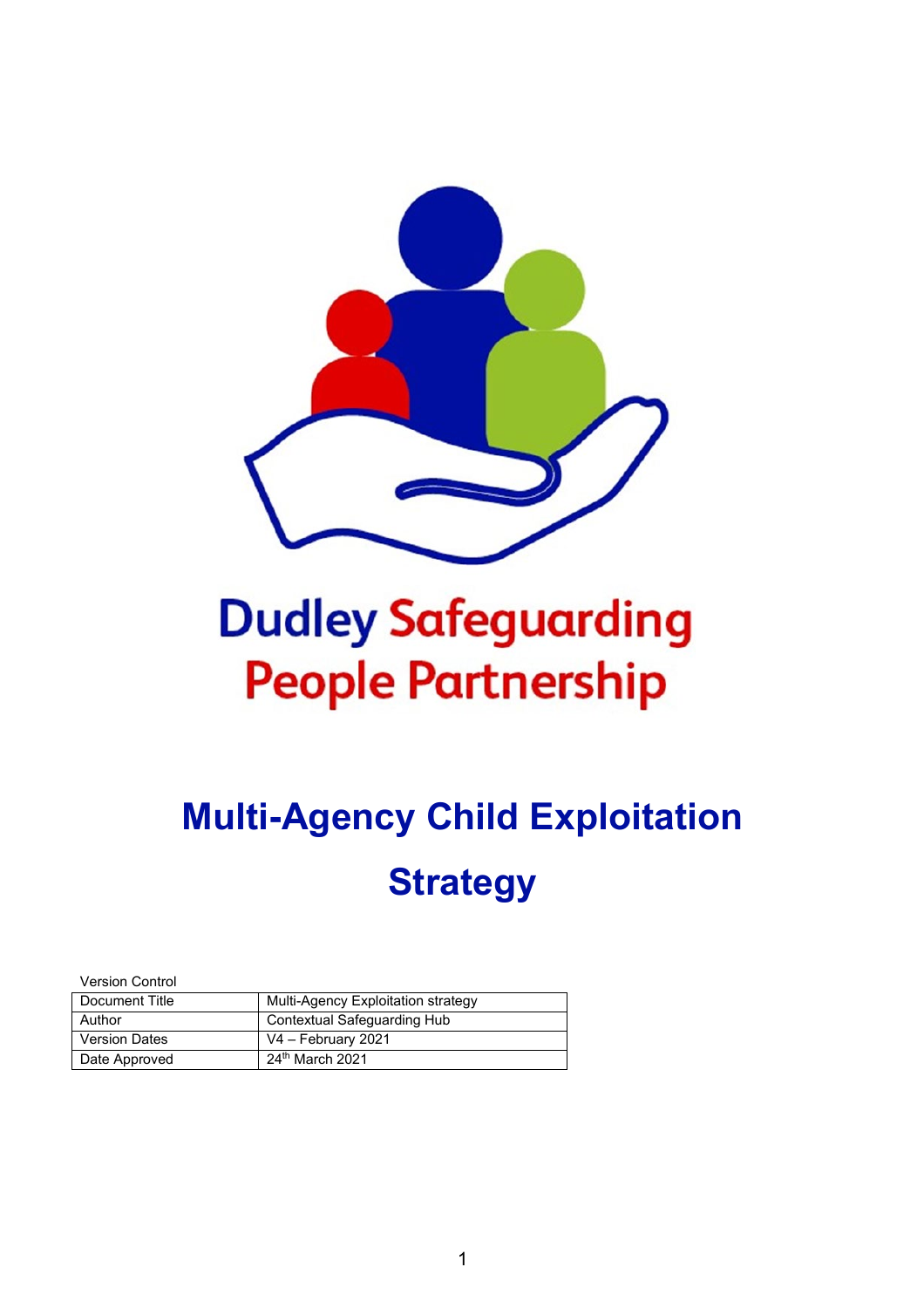### **Contents**

| Foreword                                                                                    |  |
|---------------------------------------------------------------------------------------------|--|
|                                                                                             |  |
|                                                                                             |  |
|                                                                                             |  |
|                                                                                             |  |
|                                                                                             |  |
|                                                                                             |  |
|                                                                                             |  |
|                                                                                             |  |
|                                                                                             |  |
|                                                                                             |  |
|                                                                                             |  |
| 2.12 Understand the nature and scale of exploitation to inform our response to tackle it 10 |  |
|                                                                                             |  |
|                                                                                             |  |
|                                                                                             |  |
| 2.3 Protect.                                                                                |  |
|                                                                                             |  |
| 2.32 Agencies adopt a collaborative approach to assessment in relation to risk and          |  |
|                                                                                             |  |
| 2.4 Pursue                                                                                  |  |
|                                                                                             |  |
|                                                                                             |  |
|                                                                                             |  |
|                                                                                             |  |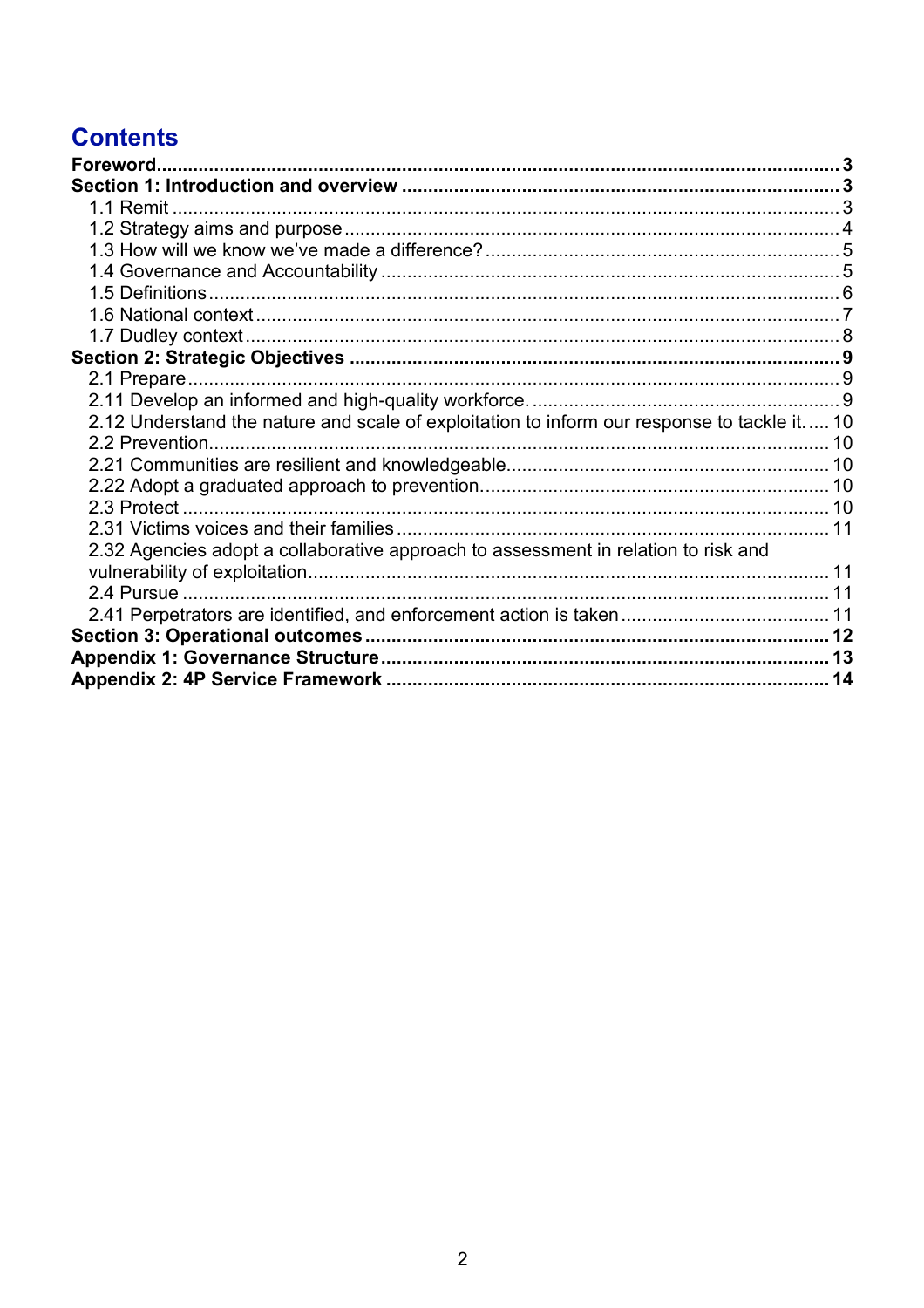#### <span id="page-2-0"></span>**Foreword**

#### <span id="page-2-1"></span>**Section 1: Introduction and overview**

The Government's updated statutory guidance Working Together to Safeguard Children (2018) and Keeping Children Safe in Education (2018) now refers to assessment of risk outside the home in relation to exploitation and contextual safeguarding and this approach enables us to understand, assess, and reduce the risk of harm from outside the family home. This harm will often manifest itself as exploitation. Regardless of the type of exploitation, children and their families have a right to be safeguarded from this form of abuse.

The common issues and reasons can be due to several factors, including vulnerabilities identified and being targeted by the abuser. It is often the case that those who become exploited do not perceive themselves to be victims, as they consider they have acted voluntarily. The reality is that their behaviour is not voluntary or consenting.

All agencies across Dudley are fully committed to safeguarding children from all forms of exploitation along with disrupting and prosecuting the individuals who have exploited them. This commitment is reflected in the Partnerships strategic priorities including the reduction of exploitation across the life course. The overarching terms of child exploitation will be used throughout this strategy to encompass a range of issues requiring a contextual safeguarding approach which include criminal and sexual exploitation of children, other forms of exploitation such as modern slavery and associated vulnerabilities such as serous youth violence, radicalisation, harmful sexual behaviour (HSB) and online abuse.

Our vision is that Dudley is a place of healthy, resilient and safe communities with high aspirations and the ability to shape their own future. Furthermore, Dudley borough is a place where children and young people thrive. The prevention of exploitation and a multiagency coordinated response to the protection of children where contextual safeguarding concerns are identified is fundamental to ensuring required to ensure we achieve our aims. An effective response will require all agencies within the Partnership to work together. It is about contributing to a collective task focused on children rather than on individual organisations and their own agendas.

This Strategy, therefore, also seeks to outline how the Partnership will work together to ensure that we make a real impact on the lives of our children. The implementation of this Strategy will be managed by the reports to the Contextual Safeguarding (Children) subgroup which is governed by Dudley Safeguarding People Partnership Board.

#### <span id="page-2-2"></span>**1.1 Remit**

This strategy will apply to children who reside in Dudley. For the purposes of this strategy a child is defined as anyone who is under 18 years of age. Care leavers may include young people aged 16 and 17 and young adults up to the age of 24.

Dudley MBC retains responsibility for Dudley children looked after who are placed outside the local authority boundaries. In these cases, Dudley Children Social Care (CSC) will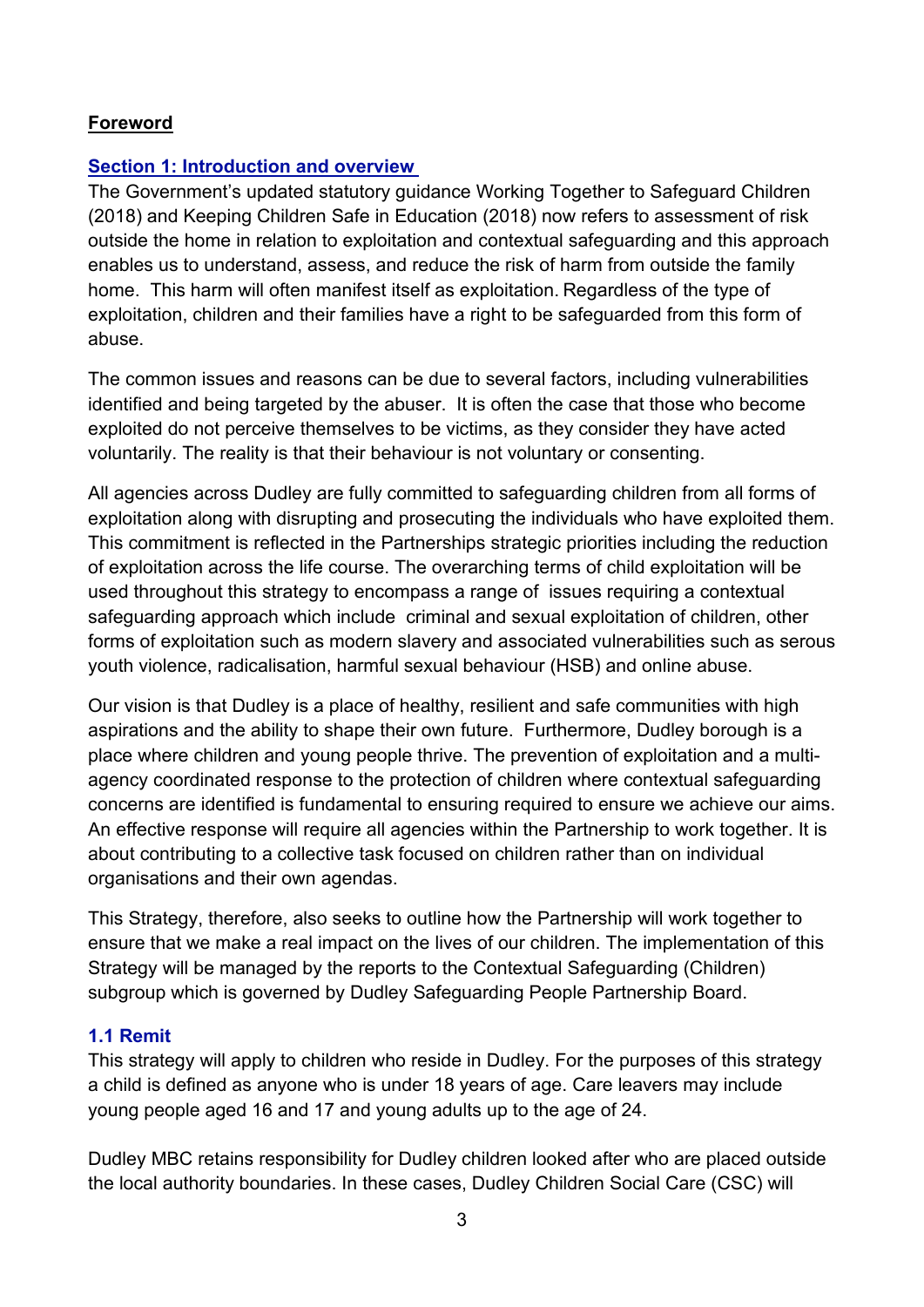require the placement provider to comply with this protocol and those local to their area.

This strategy should be considered alongside the following documents:

- West Midlands Child Protection and Safeguarding Procedures
- West Midlands Safeguarding Adults Multi agency procedures
- Dudley Missing Children Procedures
- Dudley Violence Prevention Strategy
- Dudley Channel Procedures
- Dudley Harmful Sexual Behaviour pathway
- Dudley Modern Slavery Policy and Statement
- Dudley Community Cohesion and Hate Crime Strategy
- National Referral Mechanism: guidance for child first responders

#### <span id="page-3-0"></span>**1.2 Strategy aims and purpose**

There is a partnership commitment to develop a joint exploitation strategy across the life course, with Dudley MBC, West Midlands Police and the Clinical Commissioning Group (CCG) jointly responsible. It seeks to unify a process of recognition, risk assessment, referral and discussion amongst professionals utilising a single process and document. It sets out a clear pathway by which to ensure all organisations work together to provide the best service possible for all children who are at risk of being exploited.

The purpose of this strategy will be:

- To ensure there is a strategic commitment across all agencies
- To prevent exploitation
- To improve awareness, understanding and recognition of exploitation issues within the community and by developing the workforce across the partnership
- To improve support and reduce the impact for victims of exploitation

To achieve this, the strategy will focus on four interconnected objectives:

- To **prepare** the partnership in understanding the scope and breadth of the problem
- To commit to a life course approach to **prevention** of exploitation
- To **protect** and support victims of exploitation and their families
- To **pursue** and respond to perpetrators of exploitation

As an outcome of this strategy, Dudley MBC and the DSPP will have the following elements in place.

- A senior, strategic, multi-agency commitment to Child Exploitation and a Contextual Safeguarding approach
- An action plan which sets out how this will be undertaken
- A workforce who understand the impact of adverse childhood experiences and the potential link with exploitation
- A multi-agency contextual safeguarding and child exploitation hub, working alongside Children's Services and other partners, to provide input and expertise on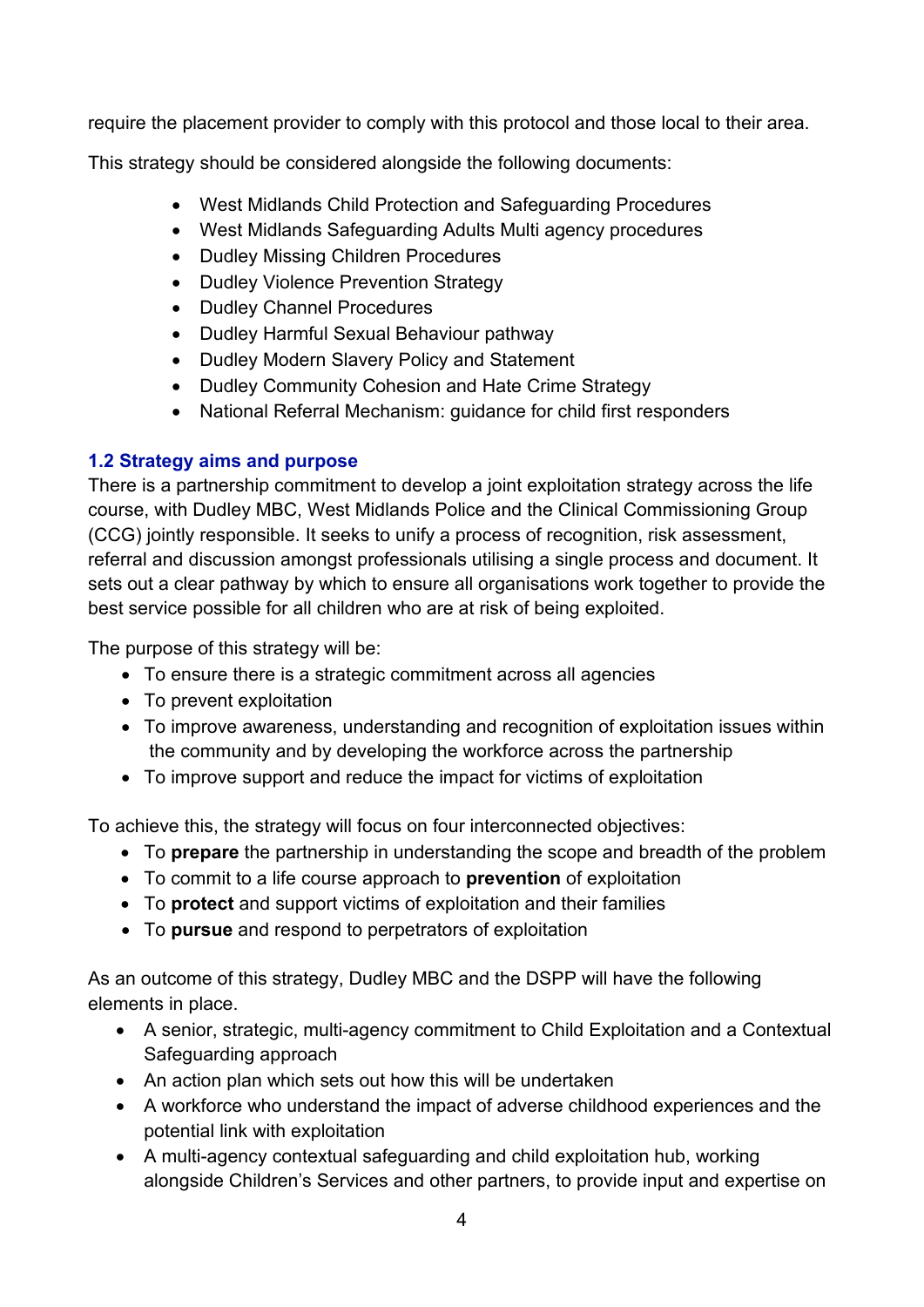levels of risk and leading on strategic and operational responses

- A screening tool for professionals to undertake an initial assessment of risk which considers a broad spectrum of exploitative behaviours and focuses on both inter and extra familial risks
- Clear pathways and processes where risks are identified
- Robust multi-agency risk management and safety planning processes to ensure the child/young person have access to the right level of support and care
- Collection and analysis of data to understand the extent and impact of child exploitation that is used to inform local threshold decisions, risk assessments, safety planning and disruption activity

#### <span id="page-4-0"></span>**1.3 How will we know we've made a difference?**

In delivering this strategy we will know we have made a difference by measuring our success against a range of multi-agency contextual and positive outcomes indicators. This includes quantative and qualitative information about the success of our interventions.

The partnership will be able to indicate that vulnerable children have benefitted through the following measures:

- Remained cared for in their family and/or community
- Reduction in children missing from education (CME)
- Reduction in the number and length of missing episodes
- Reduction in children being detained in custody
- Reduction in children entering the criminal justice system where exploitation is a feature
- Reduction in a range of criminal activities e.g. peer on peer violence, violent crime, drug related crime
- The coordination of robust safety plans via a multi-agency risk management strategy meeting
- Provided feedback and captured the voice of the child to inform service delivery and development

#### <span id="page-4-1"></span>**1.4 Governance and Accountability**

The 7 regional Local Safeguarding Children Safeguarding Partnerships within the West Midlands have responsibility for overseeing the co-ordination and ensuring the effectiveness of the individual and collective systems that respond to Contextual Safeguarding and Exploitation.

Within Dudley, the Safeguarding Children Partnership Group (DSCPG) is responsible for the focus on the statutory duties under the Children and Social Work Act (2017) and Working Together (2018) and it includes Police, Social Care and Clinical Commissioning Group (CCG)

Dudley has an established Exploitation subgroup for Children. Along with Social Care, Police and CCG, additional members include: Education DSL leads, Community Safety, a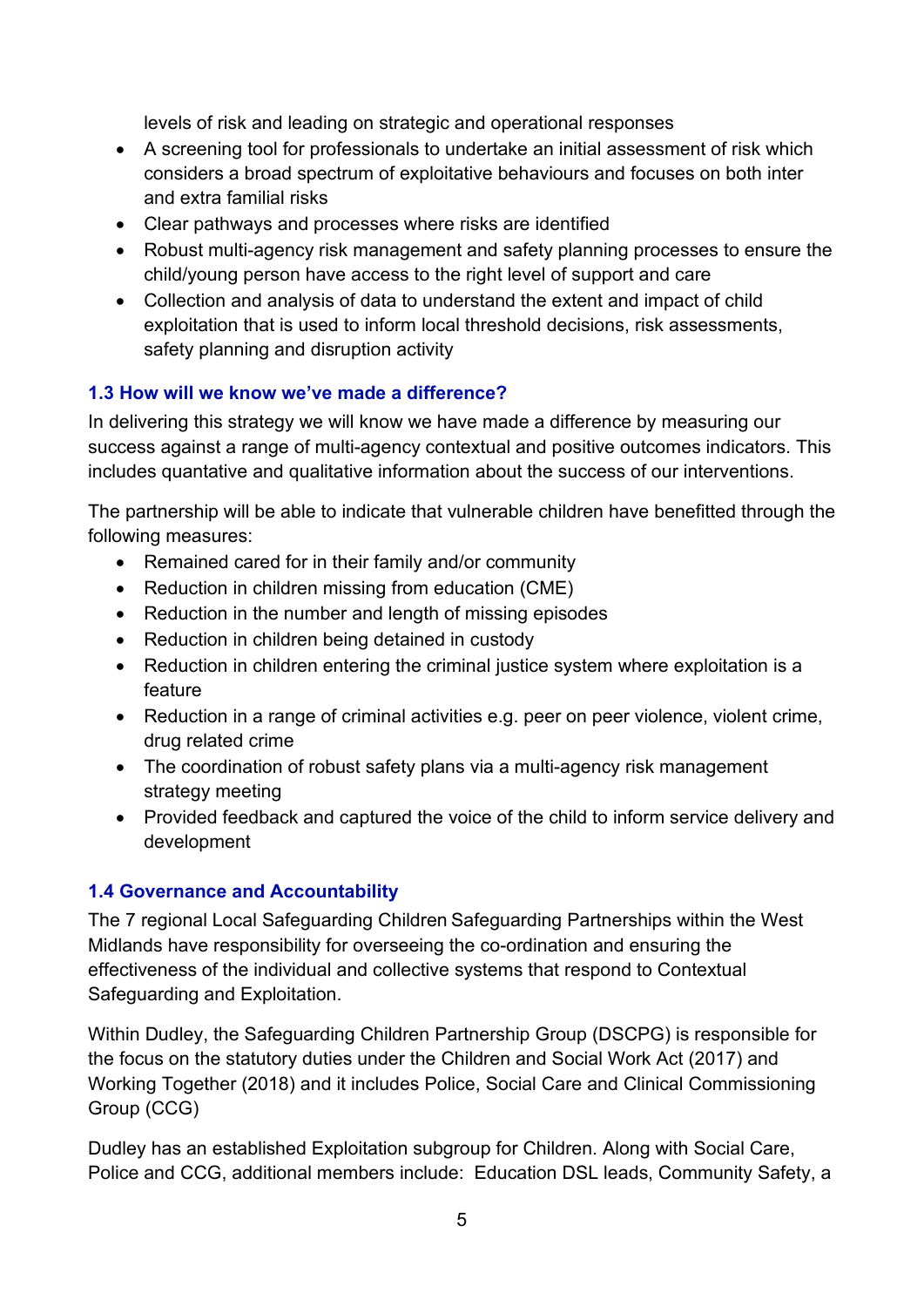range of voluntary sector providers, Early Help and the Youth Offending Service. This group reports Dudley Safeguarding Children Partnership Group and has links to the Dudley Safe and Sound partnership

#### <span id="page-5-0"></span>**1.5 Definitions**

| <b>Contextual</b>     | Contextual Safeguarding is an approach to understanding, and responding to,          |
|-----------------------|--------------------------------------------------------------------------------------|
| Safeguarding          | young people's experiences of significant harm beyond their families. It             |
|                       | recognises that the different relationships that children form in their              |
|                       | neighbourhoods, schools and online can feature violence and abuse. Parents           |
|                       | and carers have little influence over these contexts, and young people's             |
|                       | experiences of extra-familial harm can undermine parent-child relationships.         |
|                       | Therefore, children's social care practitioners need to engage with individuals      |
|                       | and sectors who do have influence over/within extra- familial contexts, and          |
|                       | recognise that assessment of, and intervention with, these spaces are a critical     |
|                       | part of safeguarding practices. Contextual Safeguarding, therefore, expands          |
|                       | the objectives of Childrens safeguarding systems in recognition that children        |
|                       | are vulnerable to abuse in a range of social contexts.                               |
| 'Adult at risk'       | A person aged 18 or over, who has needs for care and support, who is                 |
|                       | experiencing, or at risk of, abuse or neglect and as a result of their care needs    |
|                       | - is unable to protect themselves.                                                   |
| <b>Modern Slavery</b> | The Modern Slavery Act, 2015 provides the encompassing framework which               |
| and Trafficking       | features the exploitation of children, and adults at risk. (This framework           |
|                       | confirms two important points:                                                       |
|                       | (a) that a child (under 18 years) cannot consent to trafficking and modern           |
|                       | slavery regardless of the 'form' of exploitation, and                                |
|                       | (b) that consent is 'irrelevant' where it is ascertained that the threat or use of   |
|                       | force, coercion, abduction, fraud, deception or abuse of power is used for the       |
|                       | purposes of exploitation.                                                            |
|                       | "Trafficking of persons, shall mean the recruitment, transportation, transfer,       |
|                       | harbouring or receipt of persons, by means of the threat or use of force or other    |
|                       | forms of coercion, of abduction, of fraud, of deception, of abuse of power or of     |
|                       | a position of vulnerability or of the giving or receiving of payments or benefits to |
|                       | achieve the consent of a person having control over another person, for the          |
|                       | purpose of exploitation. Exploitation shall include, at a minimum, the               |
|                       | exploitation of the prostitution of others or other forms of sexual exploitation,    |
|                       | forced labour [including criminal* exploitation] or services, slavery or practices   |
|                       | similar to slavery, servitude or the removal of organs." (Palermo Protocol, UN,      |
|                       | 2000)                                                                                |
|                       |                                                                                      |
| <b>Exploitation</b>   | This is a form of abuse, is often characterised by an imbalance of power,            |
|                       | exchange and (the restriction or absence of) consent. 'Exploitation' occurs          |
|                       | where an individual or group takes advantage of an imbalance of power to             |
|                       | coerce, control, manipulate or deceive a child (under the age of 18 years):          |
|                       | (a) in exchange for something the victim needs or wants and/or                       |
|                       | (b) for the financial advantage or increased status of the perpetrator or            |
|                       | facilitator.                                                                         |
|                       | The victim may be exploited for criminal or sexual purposes (see below); it can      |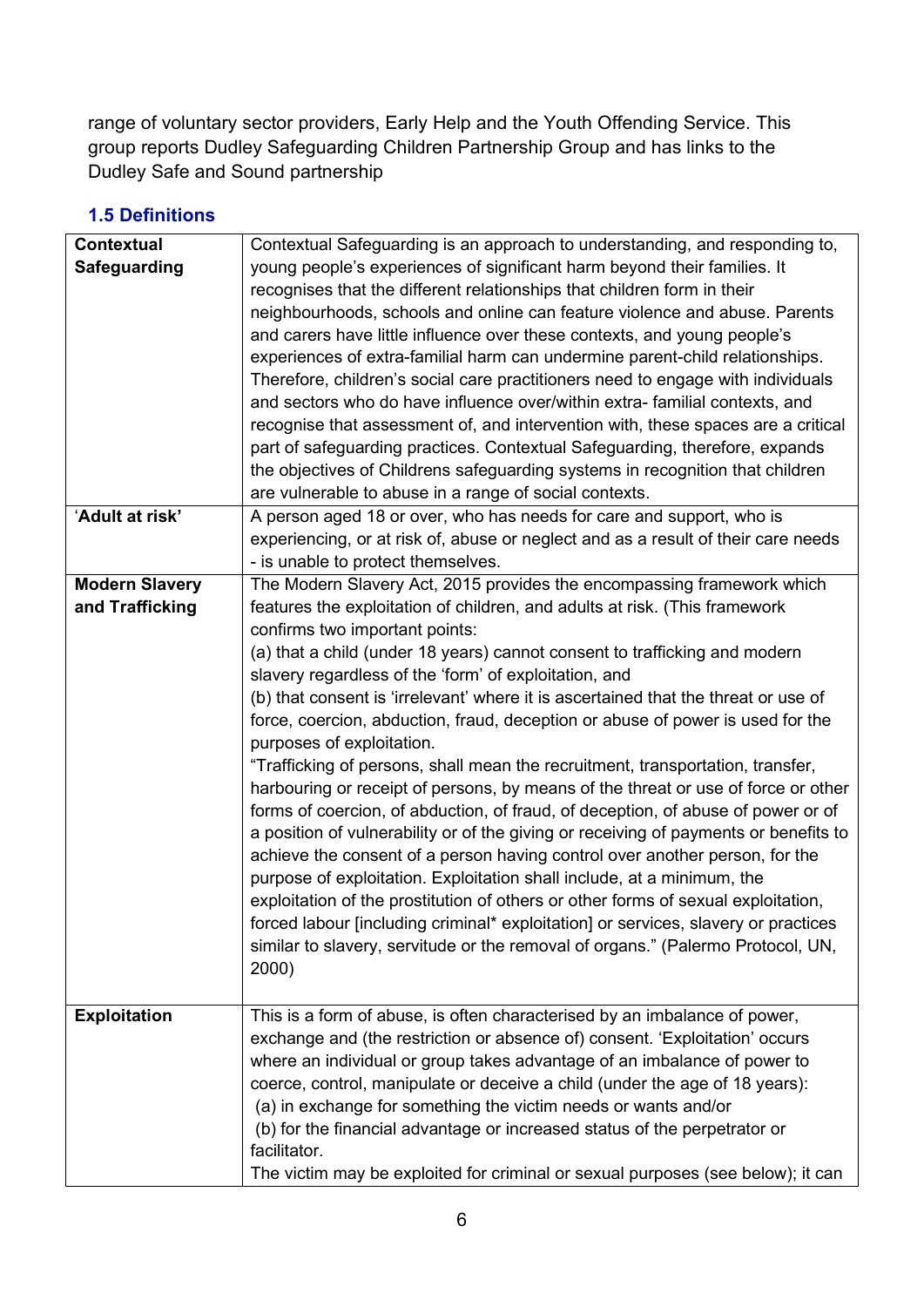|                            | include forced labour, organ harvesting, domestic servitude, and forced                                                                                         |
|----------------------------|-----------------------------------------------------------------------------------------------------------------------------------------------------------------|
|                            | marriage.                                                                                                                                                       |
| <b>Criminal</b>            | This occurs when the victim is coerced and manipulated into criminal activities;                                                                                |
| exploitation               | for example, children forced or coerced into transporting drugs, working in                                                                                     |
|                            | cannabis farms, laundering money or to commit theft.                                                                                                            |
|                            |                                                                                                                                                                 |
| <b>County lines</b>        | This is the term used to describe gangs and organised criminal networks                                                                                         |
|                            | involved in exporting illegal drugs into one or more importing areas within the                                                                                 |
|                            | UK, using dedicated mobile phone lines or other form of 'deal line'. They are                                                                                   |
|                            | likely to exploit children to move and store the drugs and money and they will                                                                                  |
|                            | often use coercion, intimidation, violence (including sexual violence) and                                                                                      |
|                            | weapons (Home Office, 2018)                                                                                                                                     |
|                            |                                                                                                                                                                 |
| <b>Sexual exploitation</b> | This is a form of sexual abuse, whereby the child at risk is coerced,                                                                                           |
|                            | manipulated or deceived for sexual purposes. It occurs where an individual or                                                                                   |
|                            | group takes advantage of an imbalance of power to coerce, manipulate or                                                                                         |
|                            | deceive another into sexual activity:                                                                                                                           |
|                            | The victim may have been sexually exploited even if the sexual activity                                                                                         |
|                            | appears consensual. Sexual Exploitation does not always involve physical                                                                                        |
|                            | contact; it can also occur through the use of technology                                                                                                        |
| Radicalisation             |                                                                                                                                                                 |
|                            | This occurs when someone has their vulnerabilities or susceptibilities exploited<br>towards crime or terrorism - most often by a third party, who has their own |
|                            | agenda. Radicalisation is usually a process not an event. During that process it                                                                                |
|                            | is possible to intervene to prevent vulnerable people being drawn into terrorist                                                                                |
|                            | related activity.                                                                                                                                               |
|                            | The Home Office define 'extremism' as vocal or active opposition to                                                                                             |
|                            | fundamental British values including democracy, the rule of law, individual                                                                                     |
|                            | liberty and mutual respect and tolerance of different faiths and beliefs.                                                                                       |
|                            | Section 26 of the Counter Terrorism and Security Act 2015 places a duty on                                                                                      |
|                            | Local Authorities to have 'due regard to the need to prevent people from being                                                                                  |
|                            | drawn into terrorism, trafficking/modern slavery and other adult safeguarding                                                                                   |
|                            | issues.                                                                                                                                                         |
|                            | It is important to recognise that these terms do not necessarily work in isolation                                                                              |
|                            | and various forms of exploitation and modern slavery may be operating                                                                                           |
|                            | concurrently.                                                                                                                                                   |
|                            |                                                                                                                                                                 |

#### <span id="page-6-0"></span>**1.6 National context**

The Children Act 2004 states that local agencies, including the police, health and education should work together to safeguard and promote the welfare of children. The Care Act 2014 also sets out a legal framework for how these partners should protect adults at risk of abuse or neglect.

A number of reviews and inquires have indicated that safeguarding partnerships require a new framework for ensuring the child protection system is equipped to respond to abuse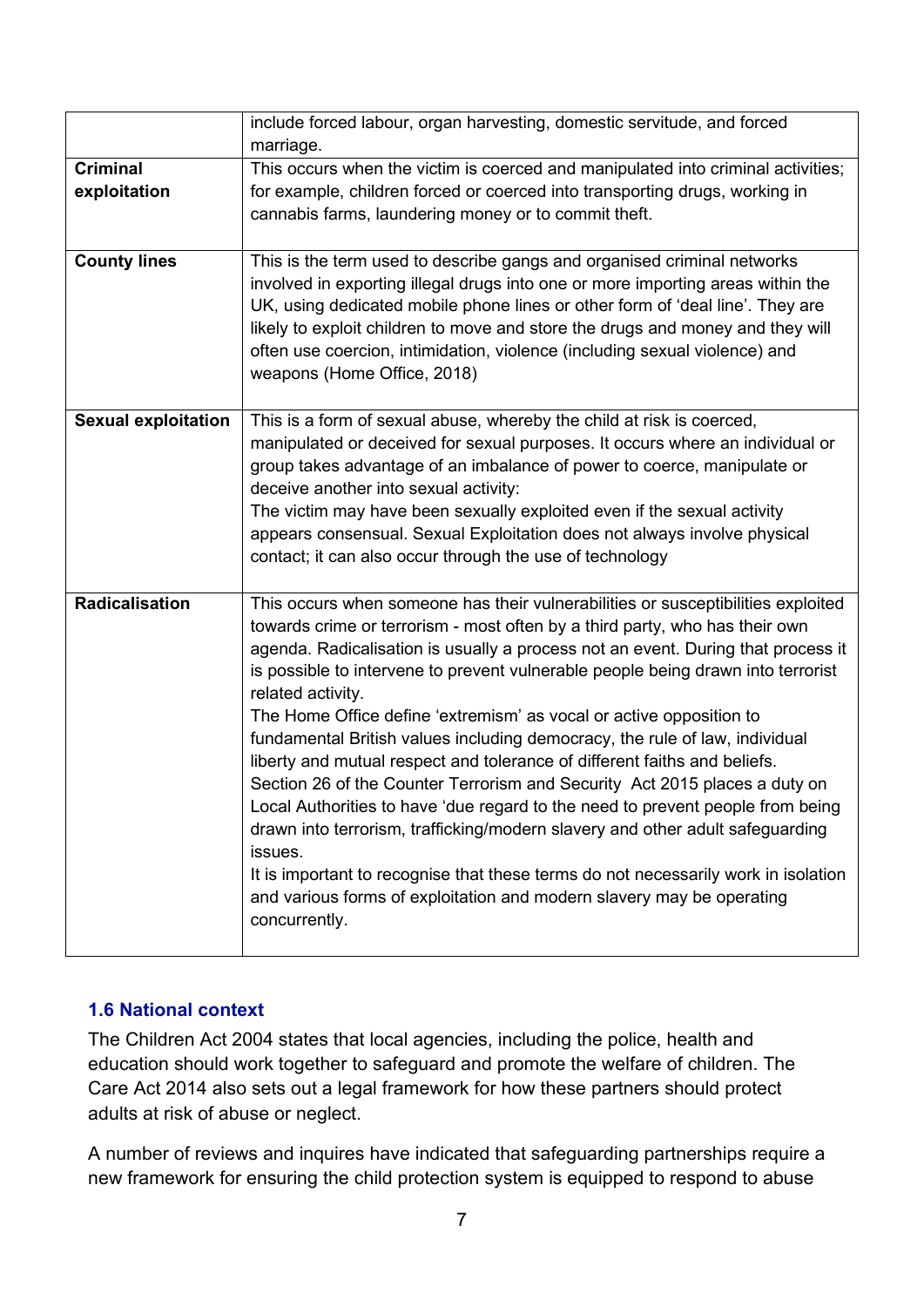that children and young people are exposed to in community or peer contexts. Examples include the Child safeguarding practice review panel publication *'It was hard to escape'*: Safeguarding children at risk from criminal exploitation and Serious Case Reviews (Waltham Forest May 2020 / Newham August 2018)

Government departments, policy makers, local leaders, practitioners and others now have a shared language 'Contextual Safeguarding' (Carlene Firmin 2015) to articulate what many already knew - that during childhood, and especially during adolescence, risks of and/or experiences of abuse can shift into communities, and traditional child protection structures are historically limited at addressing these effectively.

Subsequently and in support of these reviews, the Government has promoted the importance of developing multi-agency working in this area.

These include:

- National child sexual abuse and exploitation prevention strategy
- Serious Violence Strategy
- Early intervention youth fund
- Troubled families: supporting families against youth crime
- Child exploitation disruption toolkit

#### <span id="page-7-0"></span>**1.7 Dudley context**

In line with feedback from regional (West Midlands Barnardo's) and national organisations (National Working Group - NWG) it is evident that within Dudley, exposure to risk through youth violence and criminal exploitation feature more strongly than sexual exploitation.

Local contextual safeguarding data indicates that children at CSE risk are relatively evenly spread across all wards within Dudley MBC and the majority are white British females with most being aged between 15 and 17 with high levels of Social Care involvement as at the end of 2020.

Current CSE concerns would appear to be typically occurring within the following two types of abuse dynamics: inappropriate relationships: usually one offender who has physical, financial or emotional control over a young person; or the 'Boyfriend' model of exploitation and peer exploitation. There is no current evidence of organised or networked sexual exploitation or trafficking whereby young people are passed through networks where there may be forced or coerced.

The group of young people at risk of CCE are is overwhelmingly located in the central / eastern wards of the borough, they are more ethnically diverse with higher risk ratings than their counterparts in the CSE cohort. The majority being male and also aged between 15 and 17. This indicates that in Dudley, black and Asian young men are disproportionality at higher risk of CCE. This is also in line with national findings (e.g. *'It was hard to Escape'*). Social Care involvement is lower but are significant number are open to YOS on either statutory or Early Help interventions.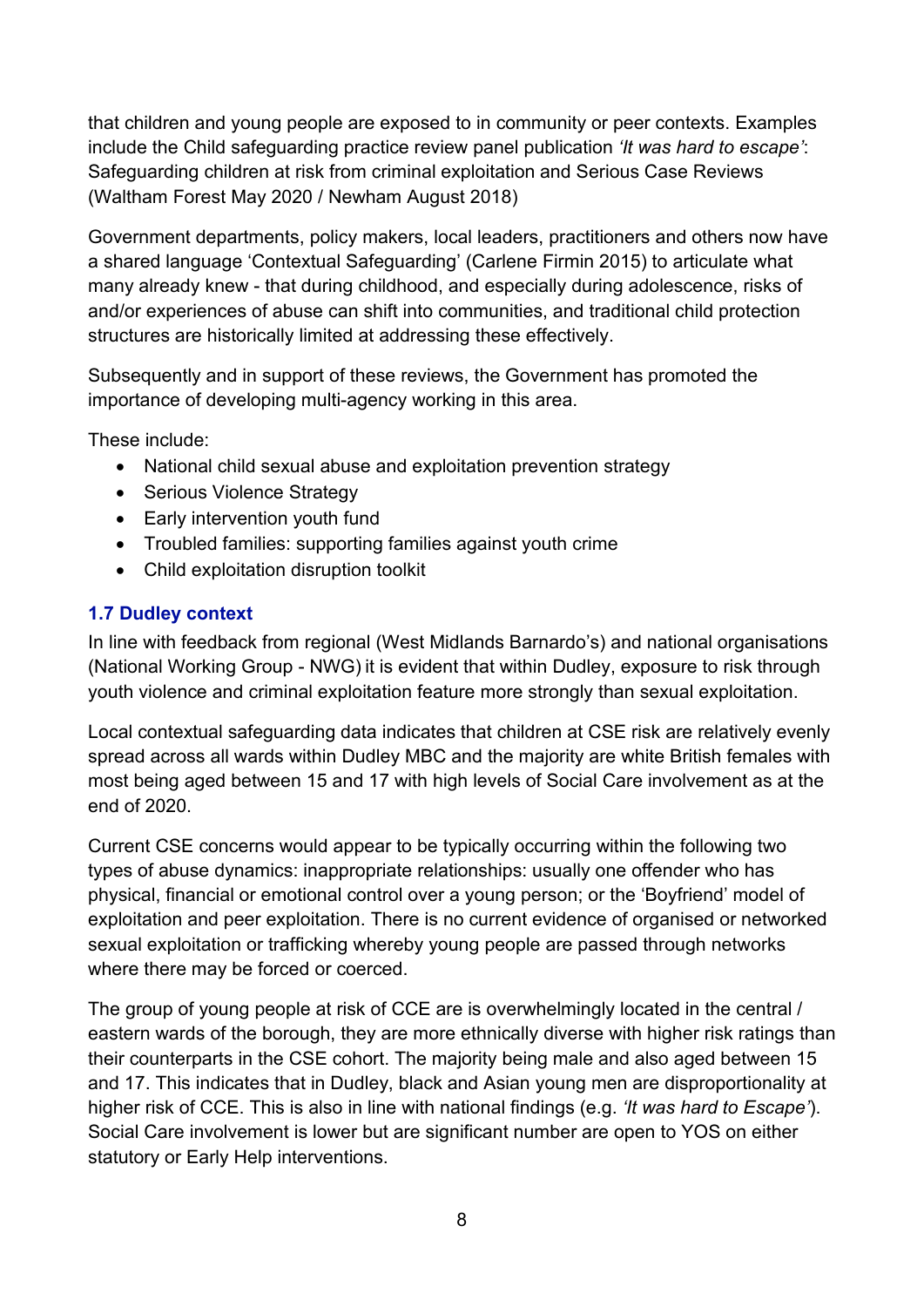Of the crimes that are committed by young people in Dudley, Knife possession and violence against the person are consistently high in relation to local crime categories. Concerns have also recently arisen about the criminal exploitation of young people involved in residential burglary and the theft of high-performance vehicles 'to order' as part of organised crime groups.

There is a significant group of care leavers transitioning into adulthood and the authority also has high rates of School exclusions, and Special Educational Needs and Disability (SEND) cases. The authority is also facing a sharp spike in Elective home educated Children.

#### <span id="page-8-0"></span>**Section 2: Strategic Objectives**

A whole-system approach should be adopted to address perpetrators and to protect and support victims. It requires engagement across the whole partnership, the workforce and communities. A whole-system and life course approach needs to protect and support children and try to prevent exploitation through raising awareness in the community and disrupting criminal activity. To achieve its aims, this strategy will focus on four objectives based upon a 4P framework:

#### <span id="page-8-1"></span>**2.1 Prepare**

- Recognise what forms of harm are prevalent and understand the nature of such harm.
- Recognise factors within a child's life which can increase vulnerability and place them at disproportionate risk, including the transition into adulthood and the associated challenges.
- Recognise how grooming and coercion can be the instigator for victims moving into a recruiter/ perpetrator of abuse.

#### <span id="page-8-2"></span>**2.11 Develop an informed and high-quality workforce.**

- Multi-agency training and development (including the business community, transport hubs, hotels and leisure industry) to raise awareness of the growing nature of criminal exploitation, the links with sexual exploitation and wider forms of exploitation including labour exploitation and trafficking.
- Support and enhance the identification of children and young people at the highest levels of risk
- Strong partnership working ensures opportunities for professional challenge and oversight
- Using the voices of others (children, young people and their families and professional workforce) to inform the evaluation of our responses, influence practice and create change.
- When young people at risk are identified there are effective and responsive systems and processes in place to ensure their needs are assessed and a plan developed and implemented to meet those needs.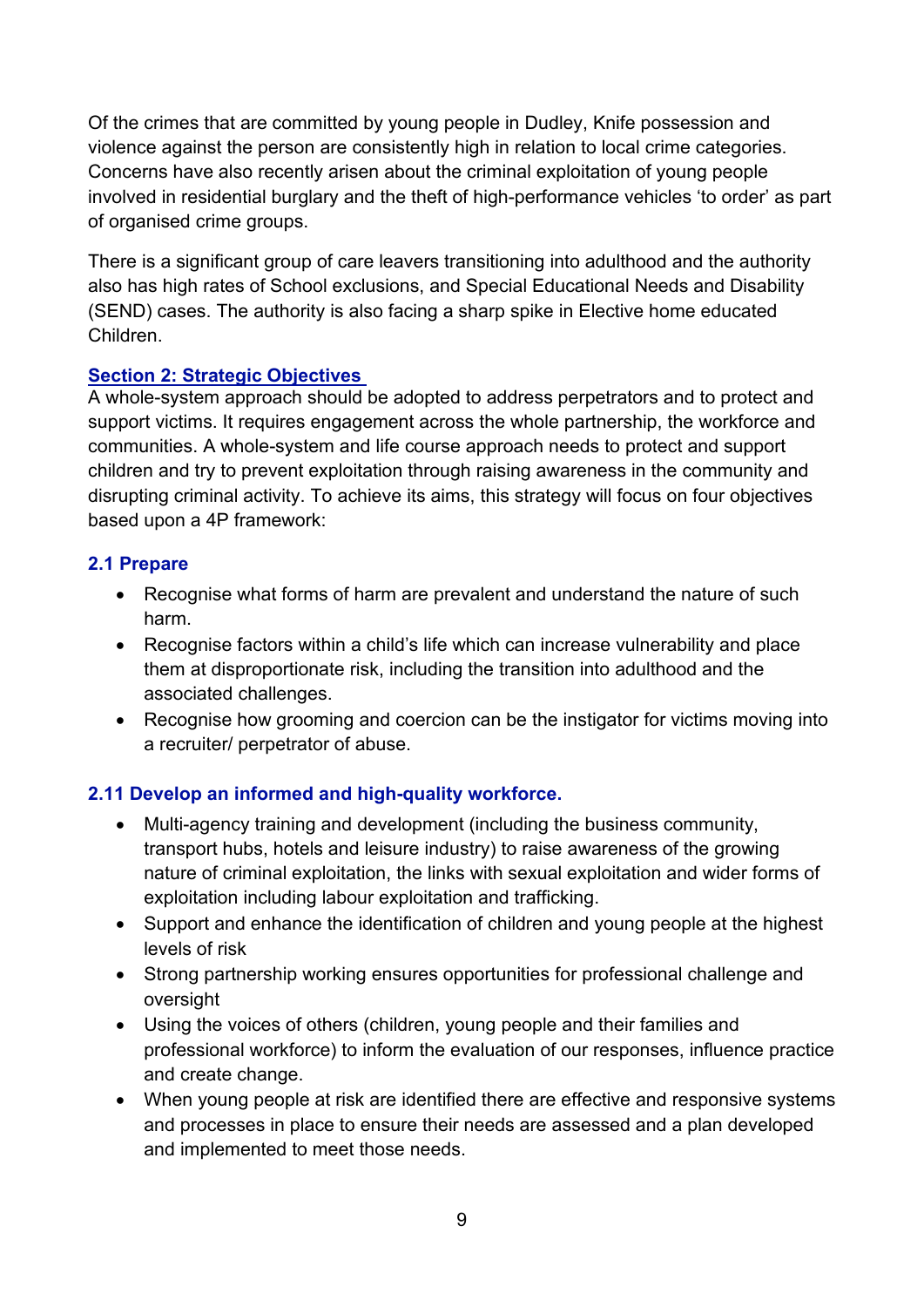#### <span id="page-9-0"></span>**2.12 Understand the nature and scale of exploitation to inform our response to tackle it.**

- Collating intelligence and information sharing across a range of agencies to maintain and improve our understanding on the scale and nature of exploitation.
- Use this understanding to support prevention, protection, and pursue activities.

#### <span id="page-9-1"></span>**2.2 Prevention**

• Commit to a life course and whole community approach, ensuring that 'blame' is not placed on the child or their families for the occurrence of exploitation itself.

#### <span id="page-9-2"></span>**2.21 Communities are resilient and knowledgeable**

- Professionals, parents and carers, children and young people at risk as well as other members of Dudley communities are fully aware of the signs of exploitation and know where to go to seek help.
- There are multi-agency prevention activities across communities, including within educational establishments, health services, private sector and third sector organisations.
- These activities are informed by feedback from children and their families at risk who are experiencing, and have also exited, exploitation.
- Activities recognise and reflect the diverse and changing make-up of Dudley
- An understanding of children, young people, parent and carers needs, experiences, and how these can be best met or used to shape services.

#### <span id="page-9-3"></span>**2.22 Adopt a graduated approach to prevention.**

- Universal: designed to ensure our universal services are committed to strengthening emotional well-being and resilience through activities such as healthy relationships and well-being and using technology safely.
- Targeted: focus on groups, and geographical areas, identified through prepare activities as disproportionately at risk of abuse. For example, children in care, children at risk that go missing, children and young people in gang associated neighbourhoods.
- Secondary: early identification of risk, through the identification of multiple vulnerabilities and or indicators, providing early help responses to decrease the likelihood of further escalation.

#### <span id="page-9-4"></span>**2.3 Protect**

- Support victims of exploitation and their families by providing the best possible intervention and services.
- Recognise when victims are further recruited, coerced or threatened into facilitating the abuse of other victims.
- Deliver successful interventions which lower the assessed level of risk and increase the resilience of children and their families.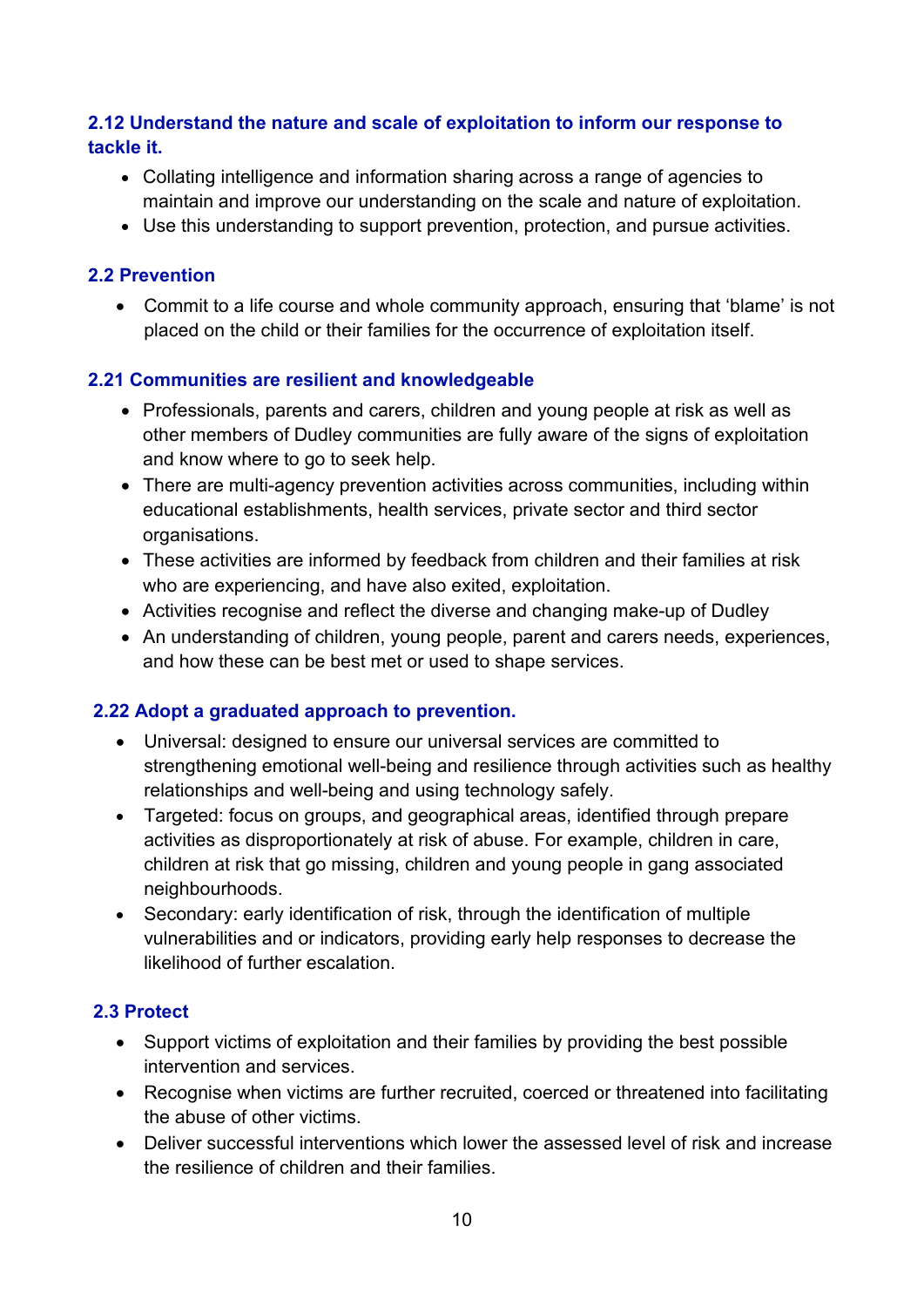#### <span id="page-10-0"></span>**2.31 Victims voices and their families**

- Are heard and responded to in relation to accessing the most appropriate services/support to meet their needs in a timely way.
- Services use tailored and creative solutions to engage with victims and their families.

#### <span id="page-10-1"></span>**2.32 Agencies adopt a collaborative approach to assessment in relation to risk and vulnerability of exploitation**

- Statutory, voluntary and charitable organisations consistently apply multi-agency cooperation in the assessment of risk to children.
- This includes consideration of how environmental influences and perpetrators can facilitate the recruitment of others and, for some, reoffending.
- For vulnerable adolescents preparing for adulthood, agencies consider the 3 principles (a) the harm of exploitation experienced in childhood can continue into adulthood; (b) exploitation can occur to adults at risk; and (c) the impact of child exploitation can manifest in adulthood after the 'harm' has occurred.

#### <span id="page-10-2"></span>**2.4 Pursue**

- Respond to perpetrators of exploitation, holding them to account through enforcement and activities which deter perpetrators from abusing children.
- Holding perpetrators and their activities to account requires a multi-agency response across councils, police, and children and adult workforce.
- It relies on evidence gathering and robust information sharing to ensure the identification of those that seek to exploit children.
- Consider alternatives where prosecution is not possible, such as civil interventions and disruptions

#### <span id="page-10-3"></span>**2.41 Perpetrators are identified, and enforcement action is taken**

- There is an effective multi-agency community safety approach that uses local intelligence to identify perpetrators and/or locations of concern and disrupt activity by understanding and utilising a range of methods/orders/powers.
- Enforcement activity seeks to increase the arrests of perpetrators leading to convictions and increase the use of warning notices and orders which disrupt and prevent further exploitation.
- Behaviour change interventions are robust and effectively support perpetrators to desist from exploitation and achieve pro-social goals.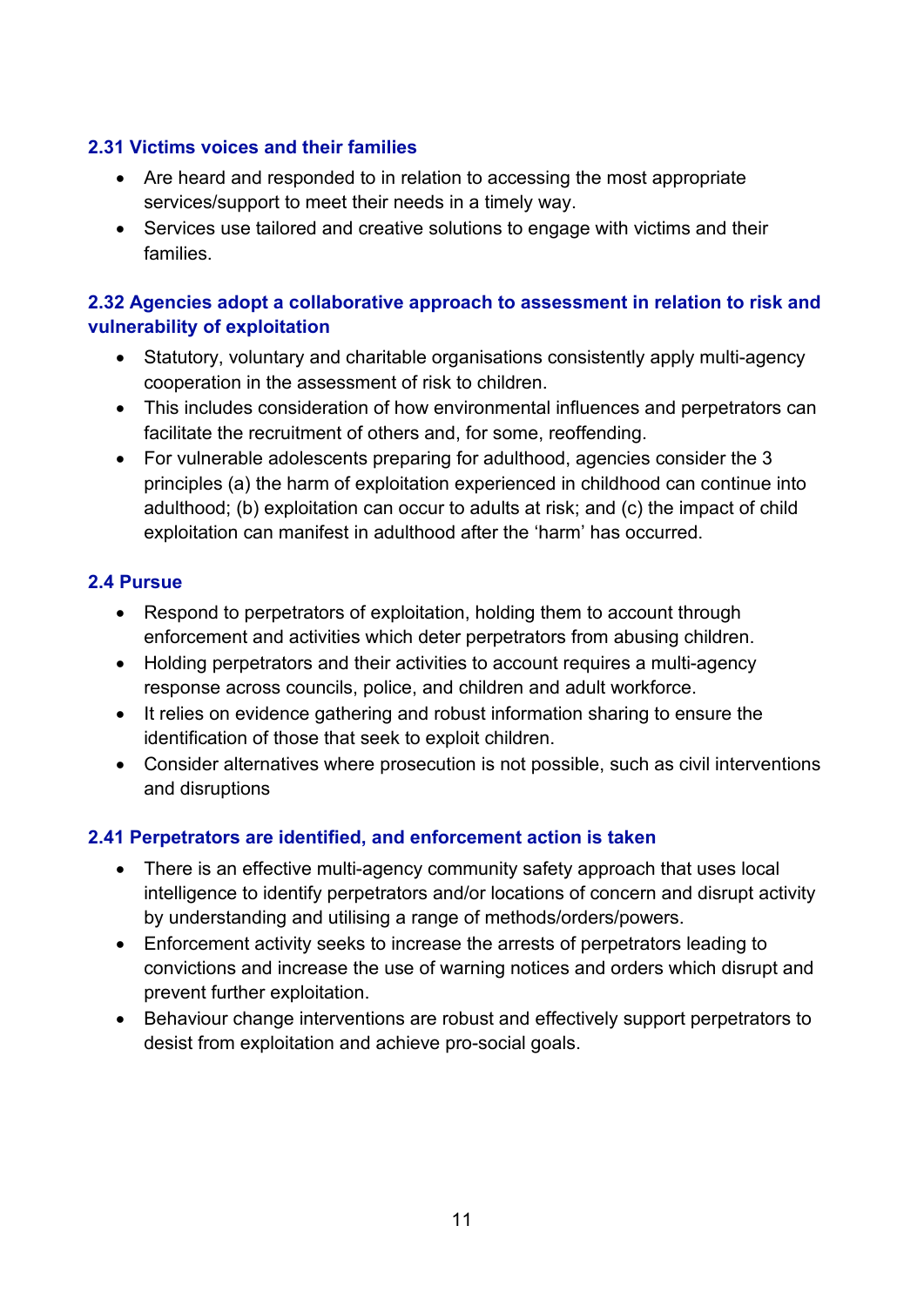#### <span id="page-11-0"></span>**Section 3: Operational outcomes**

Based on the above 4P framework, this child exploitation strategy makes following recommendations:

- The partnership will work towards the creation of a Dudley Exploitation hub (DEx hub) that specifically focuses on CSE, CCE, missing children and significantly vulnerable adolescents at risk
- This hub will have a case allocation function so that exploited children and young people can be supported by specialist social workers who are familiar with the local contextual safeguarding agenda and the associated resources and partners.
- These children will have the opportunity to be supported by a specialist adolescent safety planning framework when extra familial harm is the primary safeguarding issue (My Safety plan)
- The DEx hub will include specific police-identified resources dedicated to investigating and disrupting child exploitation, particularly CCE and CSE.
- The DEx hub will make referrals to specialist therapeutic pathways of support for CYP who are exploited including Barnardo's/PHASE trust and other recognised therapeutic providers
- DEx Hub to link in with health partners and facilitate access to health services to ensure children are supported to address their health needs
- DEx staff will attend the monthly Channel panel to ensure that prevent and radicalisation issues are considered thorough a lens of potential exploitation
- DEx will co-ordinate with a range of partners, the delivery of a daily missing triage, a weekly exploitation panel, ongoing MACE meetings and a monthly Child Exploitation Operational Group (CEOG)
- CEOG will consist of a multi-agency panel that responds to specific threats of criminal exploitation and CSE. This will include clear practical guidance for individual cases comprising of the relevant roles of individual agencies (who does what, when and how).
- DEx will work with management information analyst to co-ordinate, collate and information from a range of agencies to identify children and young people at risk of exploitation, and highlight vulnerable areas and hotspots.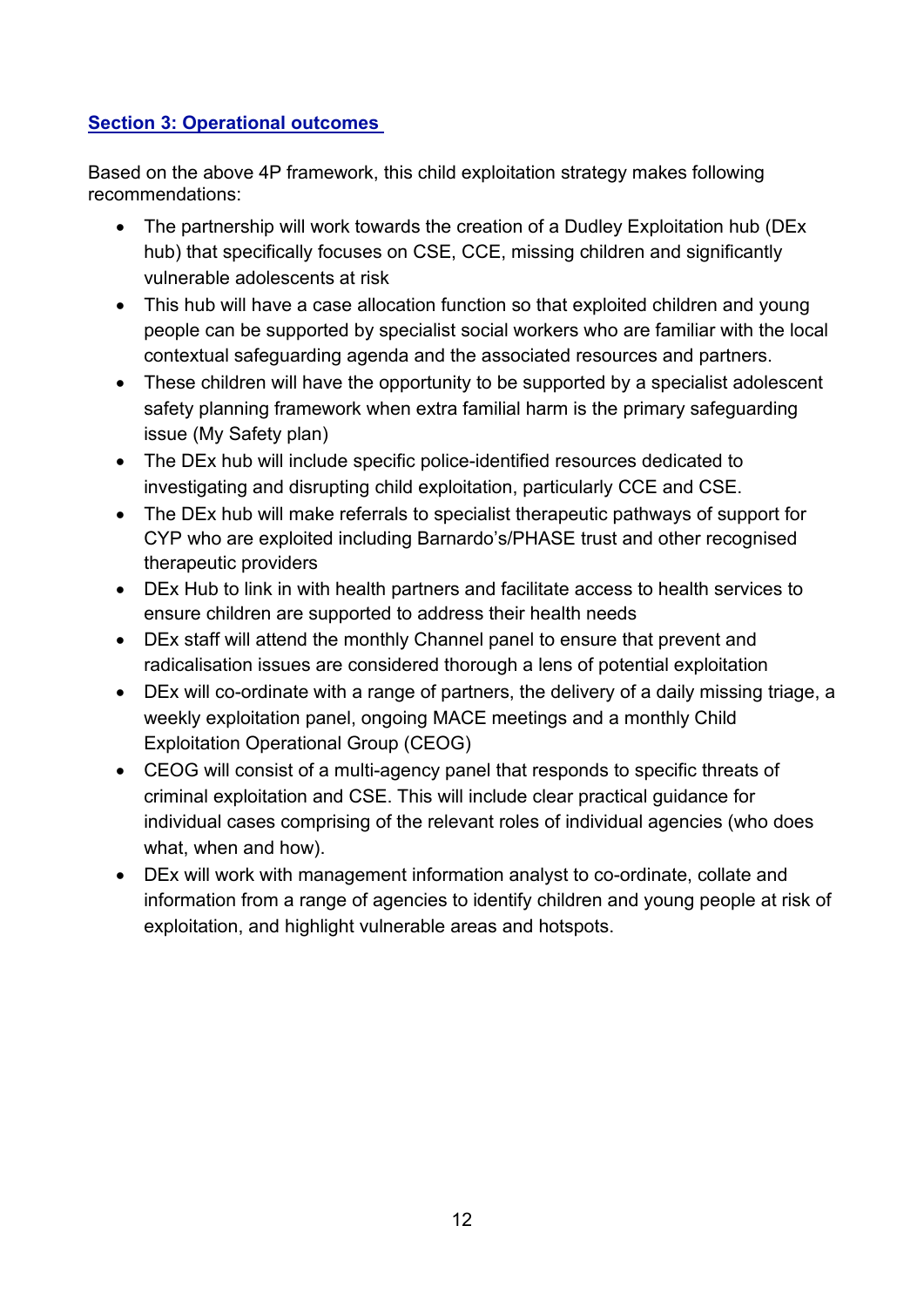<span id="page-12-0"></span>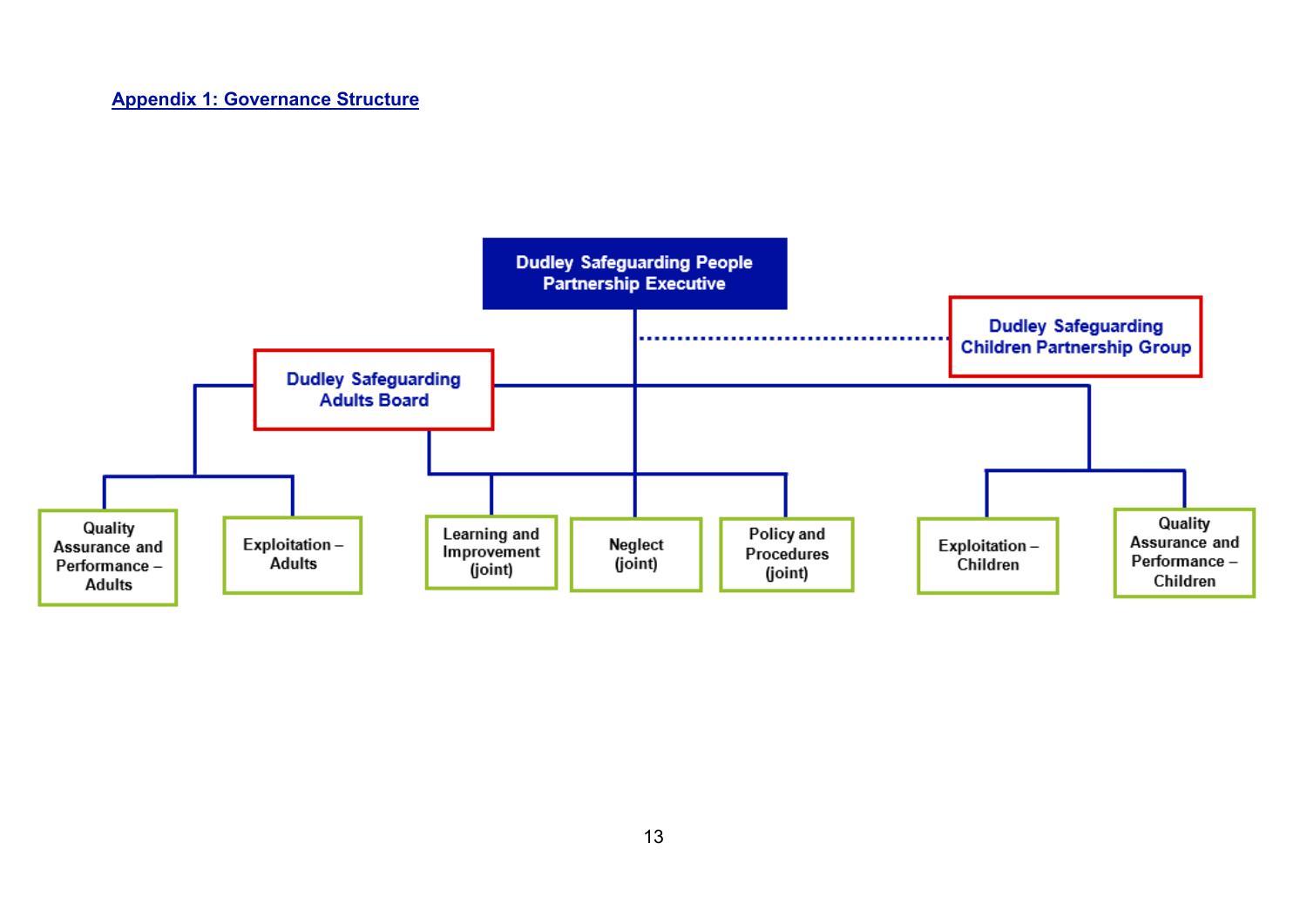#### **Appendix 2: 4P Service Framework**

**Key Partners & Stakeholders Roles and Responsibilities**

<span id="page-13-0"></span>

| <b>Prepare</b>                                                                                                                                                                                                                                                                                                                                                                                                                                                                                                                 | <b>Prevent</b>                                                                                                                                                                                                                                                                                                                                                                                                                                                                                     | <b>Protect</b>                                                                                                                                                                                                                                                                                                                                                                                                                                                                                                                                                      | <b>Pursue</b>                                                                                                                                                                                                                                                                                                                                                             |
|--------------------------------------------------------------------------------------------------------------------------------------------------------------------------------------------------------------------------------------------------------------------------------------------------------------------------------------------------------------------------------------------------------------------------------------------------------------------------------------------------------------------------------|----------------------------------------------------------------------------------------------------------------------------------------------------------------------------------------------------------------------------------------------------------------------------------------------------------------------------------------------------------------------------------------------------------------------------------------------------------------------------------------------------|---------------------------------------------------------------------------------------------------------------------------------------------------------------------------------------------------------------------------------------------------------------------------------------------------------------------------------------------------------------------------------------------------------------------------------------------------------------------------------------------------------------------------------------------------------------------|---------------------------------------------------------------------------------------------------------------------------------------------------------------------------------------------------------------------------------------------------------------------------------------------------------------------------------------------------------------------------|
|                                                                                                                                                                                                                                                                                                                                                                                                                                                                                                                                |                                                                                                                                                                                                                                                                                                                                                                                                                                                                                                    | <b>Safeguarding Partnership</b>                                                                                                                                                                                                                                                                                                                                                                                                                                                                                                                                     |                                                                                                                                                                                                                                                                                                                                                                           |
| <b>Create and embed Dudley</b><br><b>Exploitation Strategy over</b><br>the life course.<br>Ensure that 'exploitation' is a<br>priority in local structures<br>Ensure that child exploitation<br>is integrated with related<br>partnership plans including<br>the Modern Slavery Action<br>plan and the YOS plan<br>Implement training and<br>development opportunities<br>across the workforce.<br><b>Families and Communities</b><br>Awareness Information of<br>risks and signs<br><b>Partnership Publicity</b><br>campaigns | • Ensure exploitation, trafficking<br>and signs of vulnerability for<br>children and young people is well<br>understood within communities<br>and within businesses and<br>agencies across Dudley<br>The workforce has sufficient<br>$\bullet$<br>knowledge, skills and experience<br>to deliver targeted interventions,<br>identify risk and signpost/refer for<br>additional support<br>Targeted publicity campaigns and<br>$\bullet$<br>promotional material regarding<br>situations and places | Identify joined-up approaches to<br>the commissioning and<br>provision of services to provide<br>people with the right support at<br>the right time<br>Vulnerability panels ensure the<br>workforce is supported to<br>assess risk and provide<br>proportionate support.<br>Services ensure that victims and<br>their information, flow<br>seamlessly between different<br>services, without complication<br>and over their lifetime<br>Provision of support via the<br>$\bullet$<br>relevant legislative framework<br>including the National referral<br>Mechanism | Enforcement activity is<br>undertaken utilising appropriate<br>legislation to address the issues<br>with the location as well as<br>targeting activity at the<br>offenders themselves<br>Resources and promotion<br>$\bullet$<br>regarding the law clearly<br>identifies expectations and<br>consequences of involvement in<br>abuse and exploitation to<br>perpetrators. |
| <b>Children's Social Care</b>                                                                                                                                                                                                                                                                                                                                                                                                                                                                                                  |                                                                                                                                                                                                                                                                                                                                                                                                                                                                                                    |                                                                                                                                                                                                                                                                                                                                                                                                                                                                                                                                                                     |                                                                                                                                                                                                                                                                                                                                                                           |
| Agree local protocols with<br>partners regarding<br>responding to children at risk<br>of exploitation and/or<br>trafficking, including missing<br>children defined as at risk of<br>exploitation and/or trafficking<br>Provide and share local<br>analysis for partners about                                                                                                                                                                                                                                                  | • Ensure early assessment and<br>prevention planning takes place<br>for children s at risk in care and<br>those living at home<br>• Agree local protocols with West<br>Midlands Police regarding children<br>at risk of missing from care and<br>missing from the community<br>where there is a risk of extra-                                                                                                                                                                                     | • Assessments of children should<br>consider whether wider<br>environmental factors are<br>present and are a threat to their<br>safety and/or welfare<br>• Work with partners to ensure<br>children and young people<br>victims of abuse and<br>exploitation receive an                                                                                                                                                                                                                                                                                             | • Children who may be alleged<br>perpetrators should be assessed<br>to understand the impact of<br>contextual issues on their safety<br>• Young people are seen as young<br>people first, and victims and/or<br>perpetrators second.                                                                                                                                      |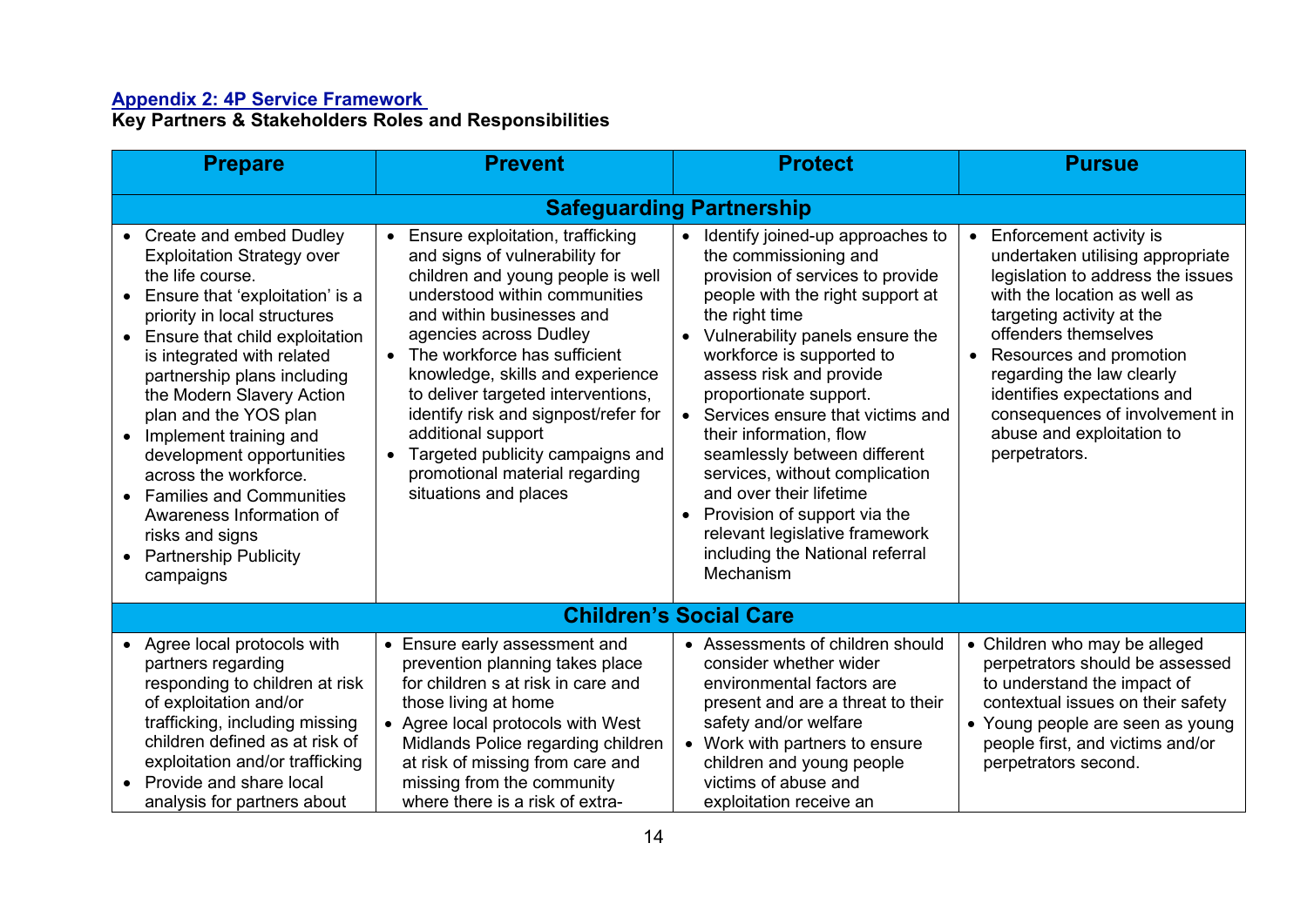| <b>Prepare</b>                                                                                   | <b>Prevent</b>                                                                                                                                                           | <b>Protect</b>                                                                                                                                                                                                             | <b>Pursue</b>                                                                                                                                                                                                                                                                                      |
|--------------------------------------------------------------------------------------------------|--------------------------------------------------------------------------------------------------------------------------------------------------------------------------|----------------------------------------------------------------------------------------------------------------------------------------------------------------------------------------------------------------------------|----------------------------------------------------------------------------------------------------------------------------------------------------------------------------------------------------------------------------------------------------------------------------------------------------|
| children at risk of exploitation<br>in receipt of a statutory<br>service and support             | familial abuse                                                                                                                                                           | appropriate, flexible,<br>collaborative service<br>• Review the provision of<br>emergency accommodation and<br>other therapeutic support<br>• Coordinate safety planning and<br>exploitation multi agency<br>interventions |                                                                                                                                                                                                                                                                                                    |
|                                                                                                  |                                                                                                                                                                          | <b>Police</b>                                                                                                                                                                                                              |                                                                                                                                                                                                                                                                                                    |
| Provide local analysis and<br>data for partners about<br>exploitation and trafficking.           | Embed a culture of<br>$\bullet$<br>understanding exploitation and in<br>all its forms and work with<br>partners to prevent exploitation                                  | • Work with partners so that<br>identified criminal offences are<br>investigated<br>• Contribute to safety planning<br>and multi-agency contextual<br>safeguarding interventions                                           | • Investigate any identified<br>criminal offences and bring<br>those responsible for offending<br>to justice<br>• Respond where there is an<br>immediate safeguarding risk<br>whether there is a crime or not.<br>In relation to children, cases are<br>recorded as either crime or non-<br>crime. |
|                                                                                                  | <b>Health</b>                                                                                                                                                            |                                                                                                                                                                                                                            |                                                                                                                                                                                                                                                                                                    |
| • Agree local protocols on<br>information sharing with<br>partner agencies                       | Ensure all practitioners working<br>$\bullet$<br>with children and families know<br>who to contact for advice should<br>they encounter people at risk of<br>exploitation | • Work with partners to ensure<br>victims of abuse and exploitation<br>receive an appropriate, flexible,<br>collaborative service.                                                                                         | • Review the provision of<br>emergency and other<br>Therapeutic support                                                                                                                                                                                                                            |
| <b>Education</b>                                                                                 |                                                                                                                                                                          |                                                                                                                                                                                                                            |                                                                                                                                                                                                                                                                                                    |
| • Provide early identification of<br>a children causing concern or<br>showing signs of distress. | • Provide early, holistic and<br>continuous education, utilizing all<br>potential avenues of                                                                             | • Ensure accessible and<br>appropriate support is available<br>for concerns identified during                                                                                                                              | • Schools and other education<br>settings have up to date<br>guidance to deal with contextual                                                                                                                                                                                                      |